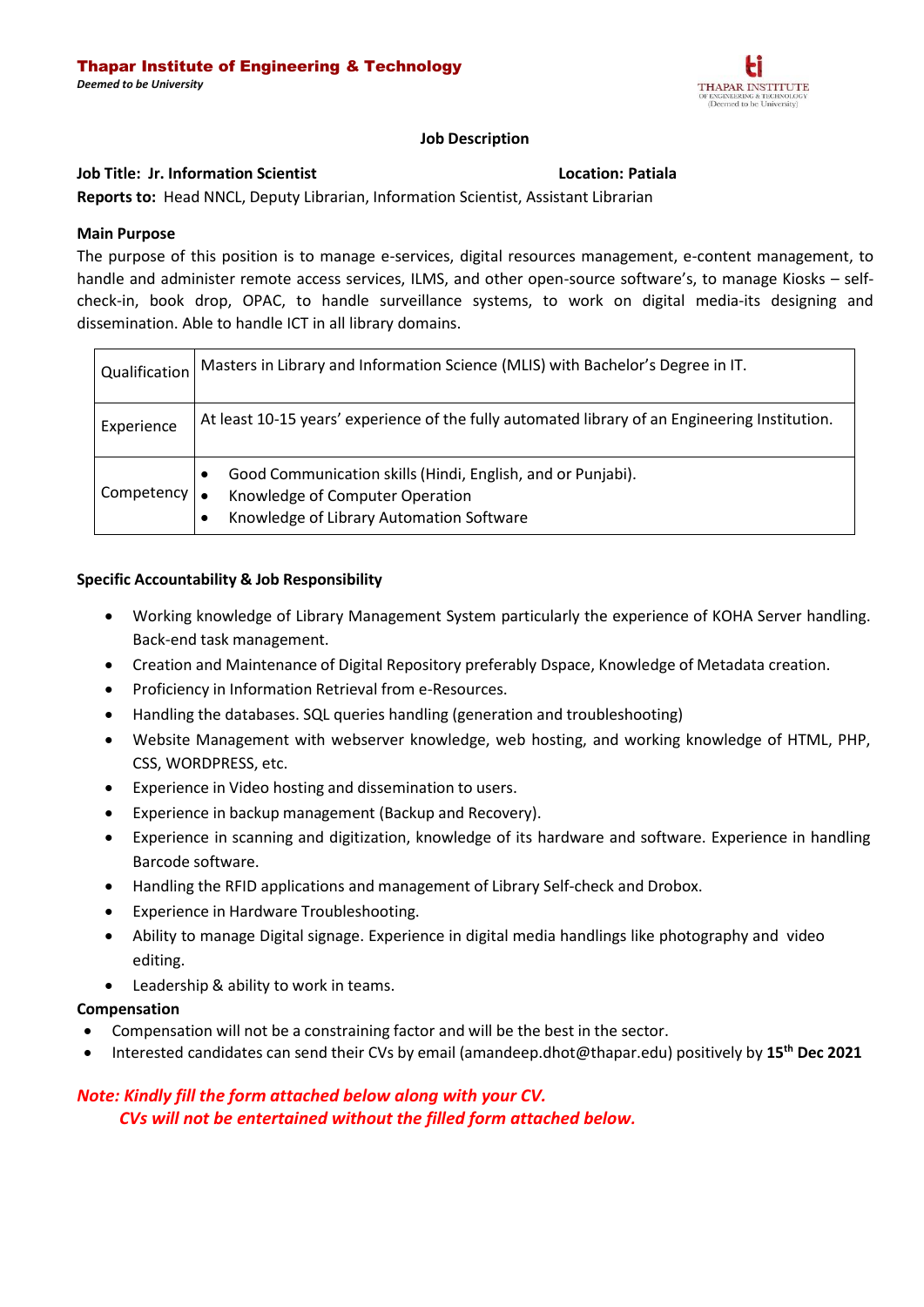*Deemed to be University*



### **1. Personal Details**

| Candidate Full Name                       |                      | $\cdot$ |  |  |
|-------------------------------------------|----------------------|---------|--|--|
| Date of Birth                             |                      | $\cdot$ |  |  |
| Father's Name                             |                      | $\cdot$ |  |  |
| Nationality                               |                      | $\cdot$ |  |  |
| Gender                                    |                      | $\cdot$ |  |  |
| <b>Marital Status</b>                     |                      | $\cdot$ |  |  |
| If Physically Handicapped                 | (Type of Disability) | $\cdot$ |  |  |
| If Physically Challenged (%of Disability) |                      |         |  |  |
|                                           |                      |         |  |  |

# **2. Communication Details:**

## **Address for Correspondence:**

| <b>Email ID</b>          |  |
|--------------------------|--|
| <b>Mobile Number</b>     |  |
|                          |  |
| <b>Permanent Address</b> |  |
|                          |  |
| <b>Email ID</b>          |  |
| <b>Mobile Number</b>     |  |

#### **3. EDUCATIONAL QUALIFICATIONS**

| <b>NAME OF THE BOARD</b> | <b>YEAR</b> | % OF<br><b>MARKS OR</b><br><b>CGPA</b> | <b>CLASS/DIV/GRADE</b> | <b>Remarks</b> |
|--------------------------|-------------|----------------------------------------|------------------------|----------------|
|                          |             |                                        |                        |                |
|                          |             |                                        |                        |                |
|                          |             |                                        |                        |                |
|                          |             |                                        |                        |                |

## **4. PROFESSIONAL QUALIFICATIONS**

| <b>NAME OF THE BOARD</b> | <b>YEAR</b> | % OF<br><b>MARKS OR</b><br><b>CGPA</b> | CLASS/DIV/GRADE | <b>Remarks</b> |
|--------------------------|-------------|----------------------------------------|-----------------|----------------|
|                          |             |                                        |                 |                |
|                          |             |                                        |                 |                |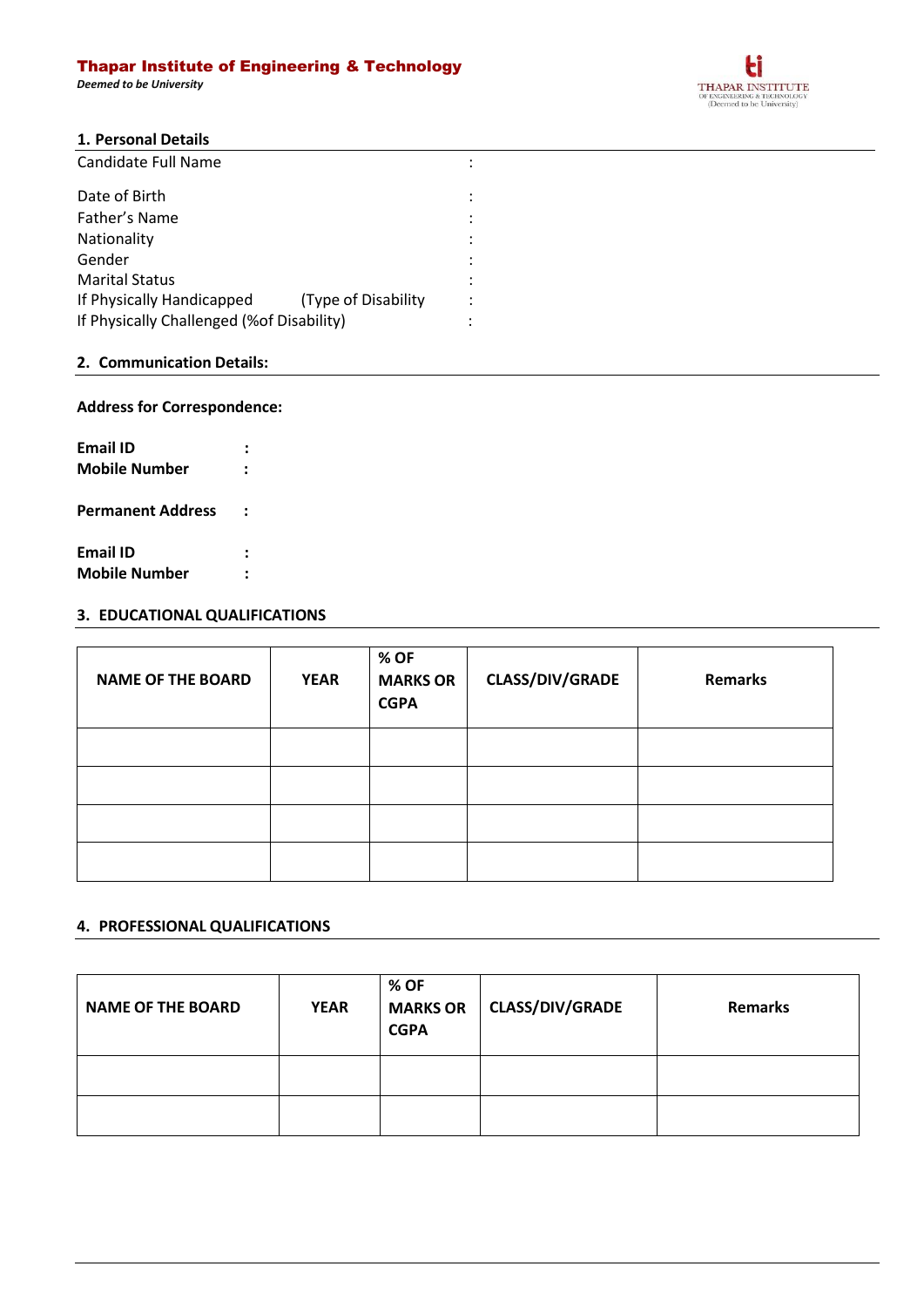

## **5. PRESENT ASSIGNMENT**

Designation : The state of the state of the state of the state of the state of the state of the state of the state of the state of the state of the state of the state of the state of the state of the state of the state of Name of the Organization : Date of Joining in the set of the set of the set of the set of the set of the set of the set of the set of the set of the set of the set of the set of the set of the set of the set of the set of the set of the set of the s Nature of Appointment : Basic Pay Per Month : Pay Band is a set of the set of the set of the set of the set of the set of the set of the set of the set of the set of the set of the set of the set of the set of the set of the set of the set of the set of the set of the GP/AGP : Gross Salary Per Month :

# **6. Past Work and Experiences (in Chronological Order) (Total Experience: )**

| <b>Designation</b> | <b>Employer Name</b> | <b>Pay Scale</b> |           | Nature of   | <b>Period of Service</b> |    |               |
|--------------------|----------------------|------------------|-----------|-------------|--------------------------|----|---------------|
|                    |                      | PB               | <b>GP</b> | Appointment | From                     | To | <b>Period</b> |
|                    |                      |                  |           |             |                          |    |               |
|                    |                      |                  |           |             |                          |    |               |
|                    |                      |                  |           |             |                          |    |               |
|                    |                      |                  |           |             |                          |    |               |

## **7. PROFICIENCY IN COMPUTING APPLICATION:**

**8. ANY OTHER EXPERIENCE /ACHIEVEMENT/QUALIFICATION CONSIDERED TO BE RELEVANT TO POST APPLIED FOR**